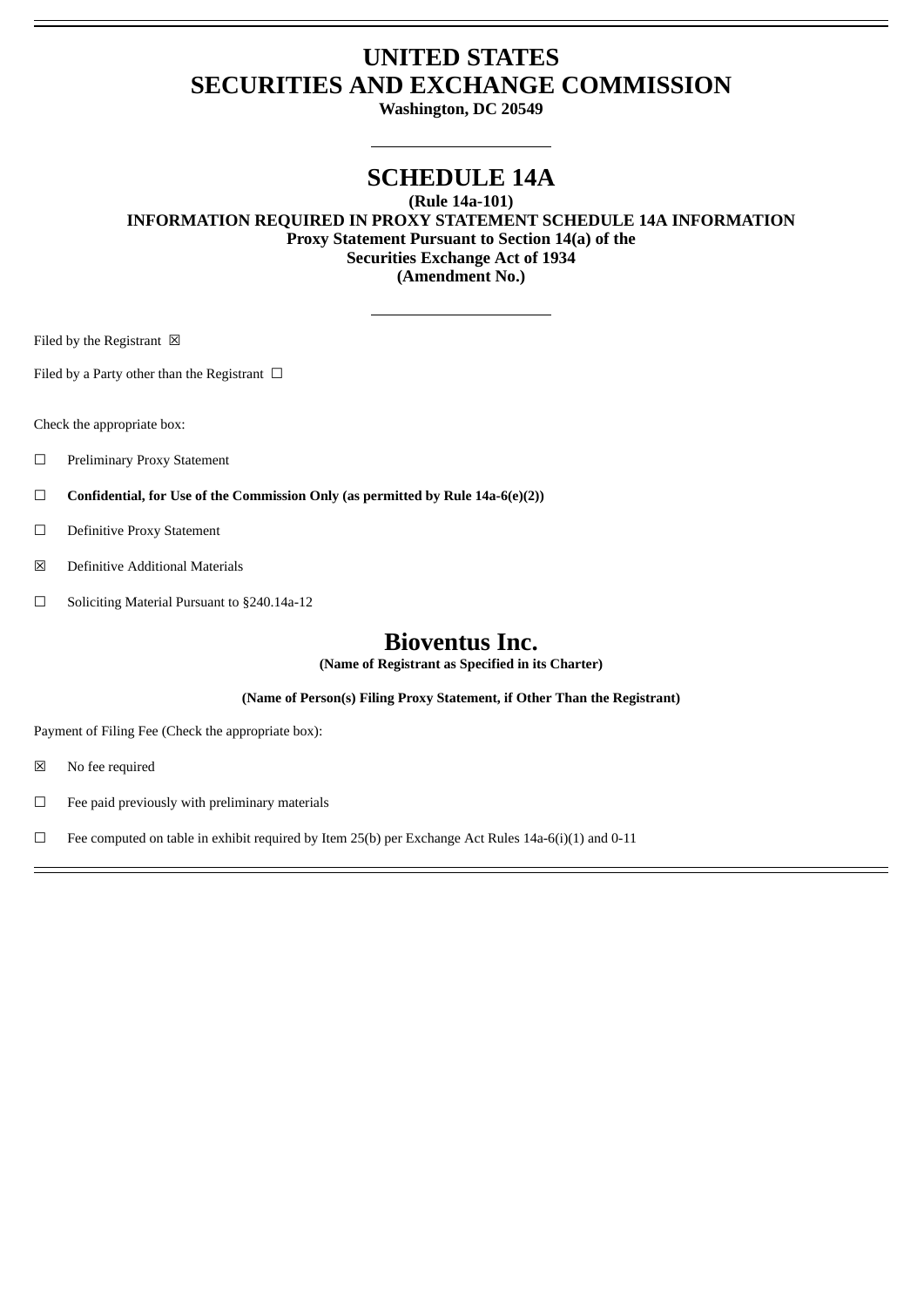# Your **Vote** Counts!

## **BIOVENTUS INC.**

2022 Annual Meeting Vote by June 16, 2022 11:59 PM ET



D85680-P71648

BIOVENTUS INC.

(919) 474-6700

4721 EMPEROR BOULEVARD, SUITE 100 DURHAM, NORTH CAROLINA 27703

**a**bioventus

### **You invested in BIOVENTUS INC. and it's time to vote!**

You have the right to vote on proposals being presented at the Annual Meeting. **This is an important notice regarding the availability of proxy material for the stockholder meeting to be held on June 17, 2022.**

#### **Get informed before you vote**

View the Notice and Proxy Statement and Form 10-K online OR you can receive a free paper or email copy of the material(s) by requesting prior to June 3, 2022. If you would like to request a copy of the material(s) for this and/or future stockholder meetings, you may (1) visit www.ProxyVote.com, (2) call 1-800-579-1639 or (3) send an email to sendmaterial@proxyvote.com. If sending an email, please include your control number (indicated below) in the subject line. Unless requested, you will not otherwise receive a paper or email copy.



\*Please check the meeting materials for any special requirements for meeting attendance.